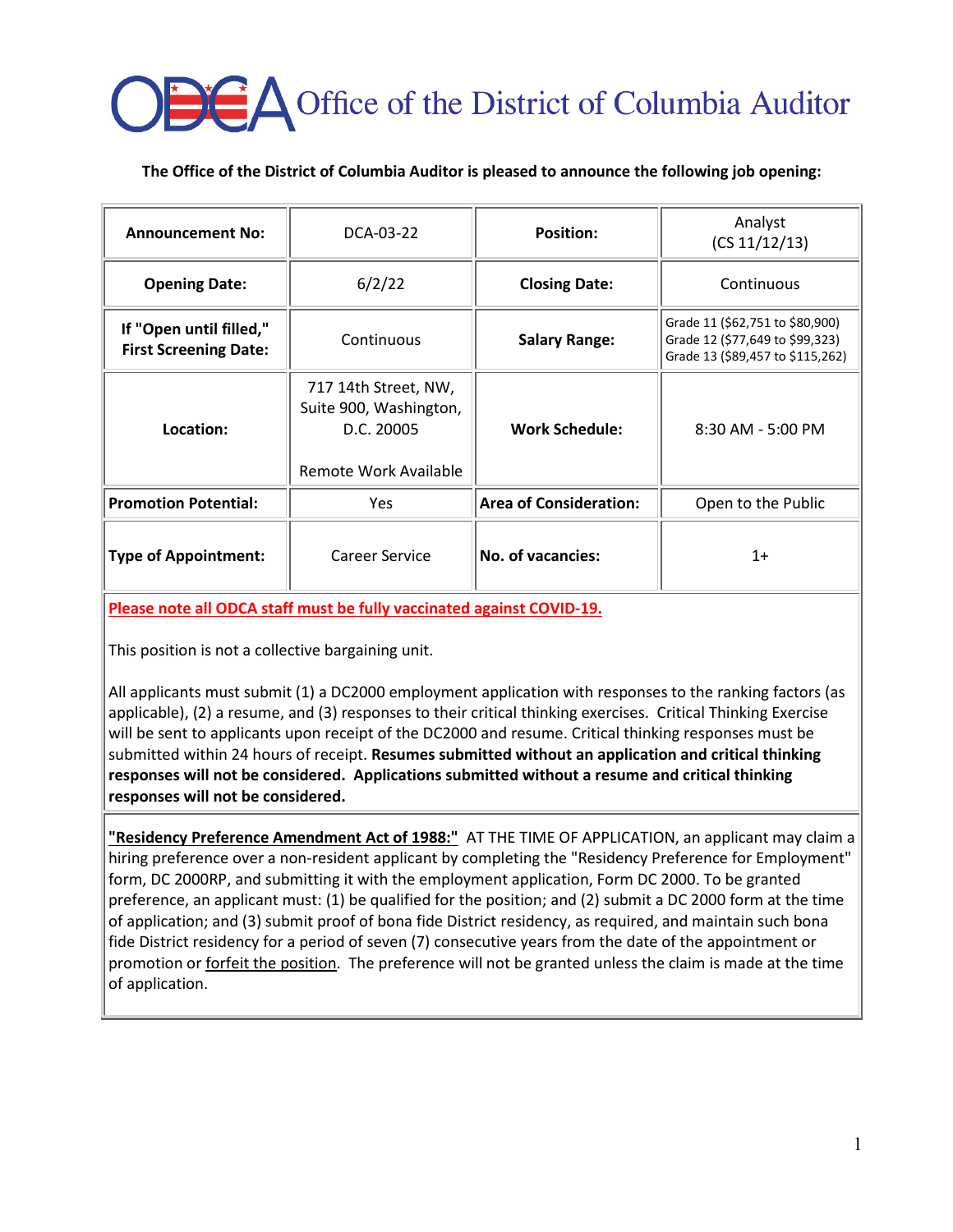### **Brief Description of Duties:**

The Office of the District of Columbia Auditor (ODCA) seeks a highly qualified Analyst. ODCA analysts review the operations of the District government based on risk assessments and the priorities of the legislature and make recommendations to improve government performance. Our analysts are independent thinkers dedicated to improving the economy, efficiency, and accountability of the District government. The incumbent performs research; reviews financial and program records; conducts interviews; analyzes data; writes reports; and briefs supervisors and management. Incumbents help management develop project plans and schedules and ensure that ODCA's projects conform to quality assurance standards and internal ODCA policies.

Primary duties include:

- $\triangleright$  Serve as a team leader on projects and/or assist junior staff members and other project team members with project tasks;
- $\triangleright$  Provide technical assistance and recommendations to ODCA management to improve ODCA's products, services, processes, and performance standards;
- $\triangleright$  Develop and draft project plans and engagement letters setting out objectives, scope, methodology and timeframe for individual ODCA projects;
- $\triangleright$  Research relevant laws, regulations, policies, procedures, and best practices;
- $\triangleright$  Design and conduct survey/risk assessments;
- Interview agency staff to gain an understanding of agency operations and internal controls;
- $\triangleright$  Gather, sample, and test data;
- $\triangleright$  Verify and reconcile information and evidence, as needed;
- $\triangleright$  Observe and analyze trends, patterns, and possible failures to meet statutory or other required standards, policies, procedures, and best practices;
- $\triangleright$  Prepare work papers and track reviews and approvals by supervisors;
- $\triangleright$  Draft preliminary findings;
- $\triangleright$  Review responses from the agency, program, or auditee;
- $\triangleright$  Revise drafts based on feedback received from supervisors and senior level employees as well as responses from the agency, program, or auditee;
- $\triangleright$  Draft final report or parts of reports, including findings and recommendations;
- $\triangleright$  Brief supervisors and senior level management throughout each project, program evaluation, or audit, as required; and
- $\triangleright$  Help management ensure that ODCA's projects and project reports meet quality assurance standards.

## **Qualifications/Requirements:**

Incumbents of this position will be required to complete work assignments within required timeframes and has regular contact with officials from other District government agencies. Work primarily is performed in an office setting, although approximately 50 percent of the incumbent's time may be spent off-site. Due to the delicate and confidential nature of audit work involved, incumbent exercises extreme discretion in discussing information concerning audits handled by the Office of the District of Columbia Auditor.

The CS 11/12/13 positions have promotion potential to more senior levels upon demonstrating increasing levels of responsibility after one year in-grade at the lower-level position noted briefly as follows:

**CS 11 to CS 12** – Guide and coordinate the work of junior staff, coordinate presentations at meetings, and incorporate work product of junior staff into draft and final reports.

**CS 12 to CS 13** - Conduct complex audits; lead an audit team; and review and approve work papers by junior staff with minimal supervision.

**CS 13** – Design and conduct survey/risk assessments; lead entrance, close-out, and exit meetings; and conduct in-house briefings. For promotion from a CS 13 position, the incumbent must apply/compete for a CS-14 or management position.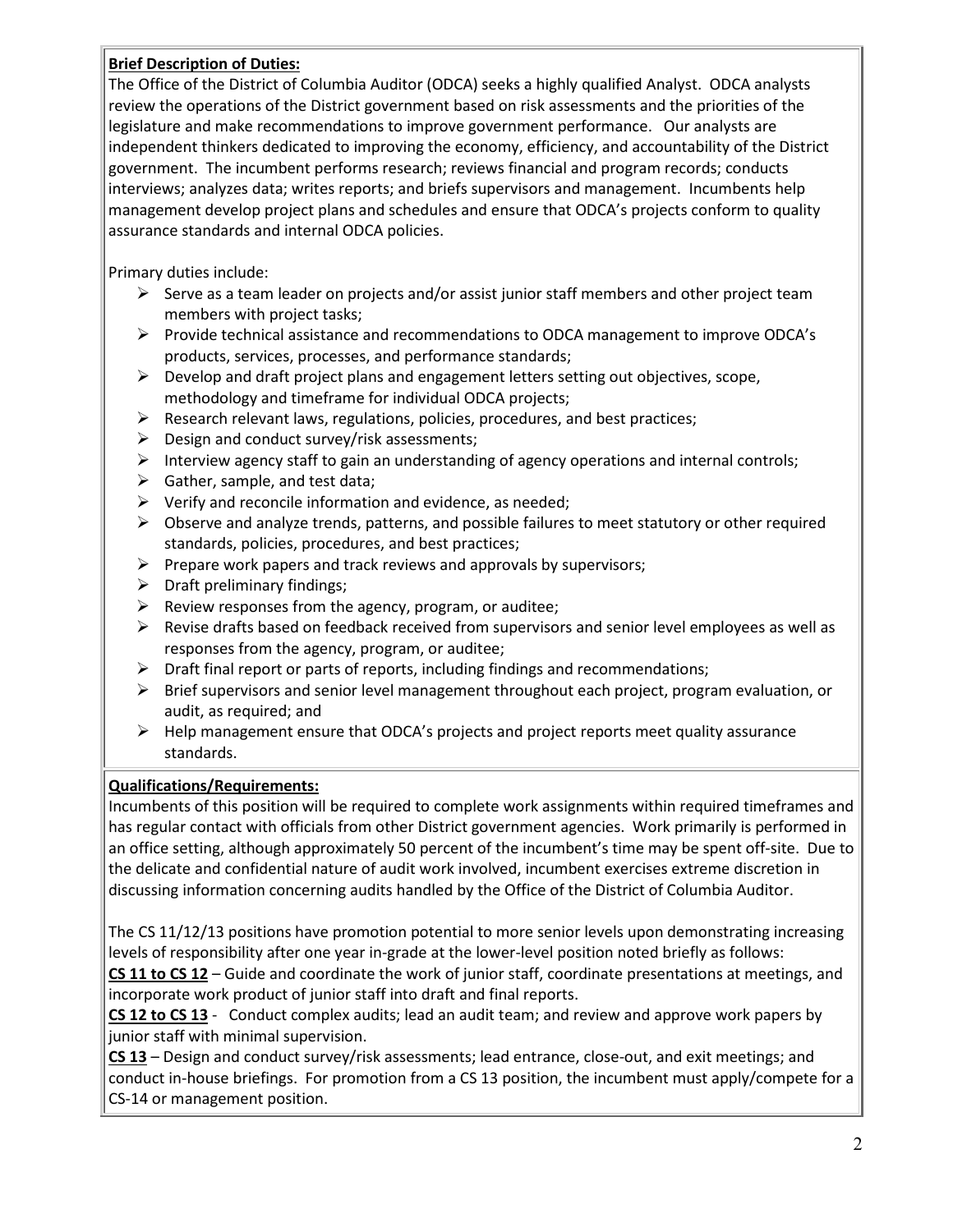**Educational Requirements:** The incumbents of these positions will possess at least a bachelor's degree from an accredited college or university in Political Science, Public Policy, Public Administration, Accounting, Business Administration or another field relevant to the work of the District of Columbia Auditor.

## **General Experience:**

The **CS 11 to CS 13** Analyst will have the following **required** skills:

- $\triangleright$  Excellent written and verbal communication skills;
- $\triangleright$  The ability to work well under pressure and multi-task;
- $\triangleright$  Superior organizational and interpersonal skills;
- $\triangleright$  A working knowledge of Microsoft Office applications (i.e. Excel and Word).

# **CS 11**

The incumbent for the CS 11 analyst position also will have the following additional required skills in addition to meeting the requirements listed above:

 $\triangleright$  1 to 2 years of relevant experience in legislative or policy analysis, governmental accounting, program evaluation, risk assessment, trend analysis, or financial analysis.

# **CS 12**

The incumbent for the CS 12 analyst position also will have the following additional required skills in addition to meeting the requirements for the lower grade positions:

 $\triangleright$  2 to 5 years of relevant experience in legislative or policy analysis, governmental accounting, program evaluation, risk assessment, trend analysis, or financial analysis.

# **CS 13**

The incumbent for the CS 13 analyst position also will have the following additional required skills in addition to meeting the requirements for the lower grade positions:

- $\triangleright$  5 to 8 years of relevant experience in legislative or policy analysis, governmental accounting, program evaluation, risk assessment, trend analysis, or financial analysis; and
- $\triangleright$  Demonstrated ability to serve as a team leader on projects and assist junior staff members and other team members with project tasks.

The **CS 11 to CS 13** Analyst positions also will have one or more of the following **preferred** skills:

- $\triangleright$  Relevant experience in policy or legislative analysis, governmental accounting, program evaluation, risk assessment, trend analysis, or financial analysis;
- $\triangleright$  Knowledge of the District of Columbia government's activity, missions, organizations, functions, and operations;
- $\triangleright$  Demonstrated ability to research and prepare reports;
- $\triangleright$  Experience working in local, state, or federal government or in a non-governmental organization that provides public services; or
- $\triangleright$  A graduate degree in a relevant field.

## **Competencies Required (CS 11 to CS 13):**

Personal Accountability. Operates with transparency and integrity. Demonstrates personal responsibility for the completion of work assignments as prescribed. Leverages experience and effective problem solving to overcome hurdles.

Communicates Effectively. Demonstrates openness, candor, and respect, in communicating with colleagues. Presents ideas and information verbally and in writing in a clear, concise, and readily understood manner.

Collaboration. Is open, courteous, and collegial. Solicits and values input and participation from colleagues.